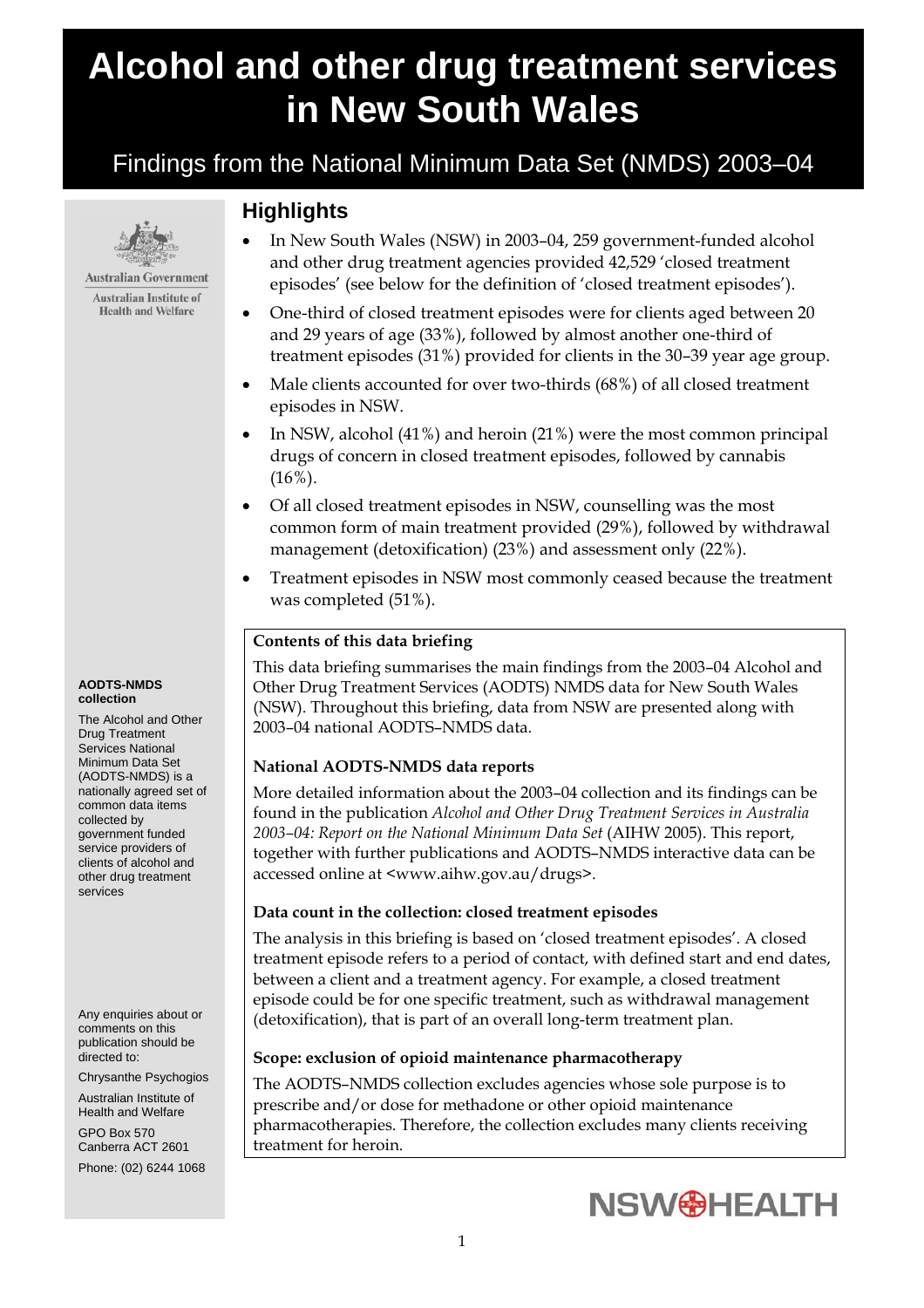# **Treatment agencies**

- Throughout Australia, a total of 622 government-funded alcohol and other drug treatment agencies supplied data for 2003–04. Of these agencies, 259 were located in NSW, of which 25% were non-government agencies.
- Treatment agencies in NSW were most likely to be located in major cities (62%) and inner regional areas (30%).

# **Client profile**

- In NSW, there were 42,529 'closed treatment episodes' in alcohol and other drug treatment services reported in the 2003–04 AODTS-NMDS collection.
- Ninety-seven per cent of closed treatment episodes in NSW involved clients seeking treatment for their own drug use.
- In NSW, the majority of closed treatment episodes were for clients aged between 20 and 29 years of age (33%), followed by almost another one-third of treatment episodes (31%) provided for clients in the 30–39 year age group (Table 1).
- The proportions of male and female clients in NSW (68% and 32% respectively) were similar to the national proportions (65% and 35% respectively).

#### **Table 1: Closed treatment episodes, sex by age group of client, New South Wales and Australia, 2003–04 (per cent)**

|                                 | <b>New South Wales</b> |                |                        |              | <b>Australia</b> |                        |  |  |
|---------------------------------|------------------------|----------------|------------------------|--------------|------------------|------------------------|--|--|
| Age group (years)               | <b>Males</b>           | <b>Females</b> | Persons <sup>(a)</sup> | <b>Males</b> | <b>Females</b>   | Persons <sup>(a)</sup> |  |  |
| $10 - 19$                       | 4.6                    | 2.4            | 7.0                    | 8.1          | 4.3              | 12.5                   |  |  |
| $20 - 29$                       | 22.9                   | 10.2           | 33.1                   | 22.2         | 10.4             | 32.6                   |  |  |
| $30 - 39$                       | 21.2                   | 9.5            | 30.7                   | 18.4         | 9.5              | 27.9                   |  |  |
| $40 - 49$                       | 12.6                   | 6.5            | 19.1                   | 10.8         | 6.4              | 17.2                   |  |  |
| $50 - 59$                       | 4.6                    | 2.7            | 7.3                    | 4.0          | 2.7              | 6.7                    |  |  |
| $60+$                           | 1.7                    | 1.0            | 2.7                    | 1.4          | 0.9              | 2.3                    |  |  |
| Total <sup>(b)</sup> (per cent) | 67.6                   | 32.4           | 100.0                  | 65.3         | 34.7             | 100.0                  |  |  |
| Total <sup>(b)</sup> (number)   | 28.730                 | 13.768         | 42.529                 | 89.348       | 47.430           | 136.869                |  |  |

(a) Includes not stated for sex.

(b) Includes not stated for age.

Source: AIHW 2005.

- The proportion of closed treatment episodes involving clients who identified as being of Aboriginal and/or Torres Strait Islander origin was the same in NSW as nationally (10% each) —higher than the proportion of the Australian population who identify as Indigenous (2.4%: ABS 2004). These figures need to be interpreted with caution due to the high number of 'not stated' responses to this data item and the fact that the majority of dedicated Indigenous substance use services are not included in the AODTS–NMDS.
- The majority of closed treatment episodes in NSW were for clients born in Australia (86%) and 98% were for clients whose preferred language was English.
- Fifty-two per cent of all treatment episodes in NSW involved clients who were self-referred, followed by referrals from alcohol and other drug treatment services (13%).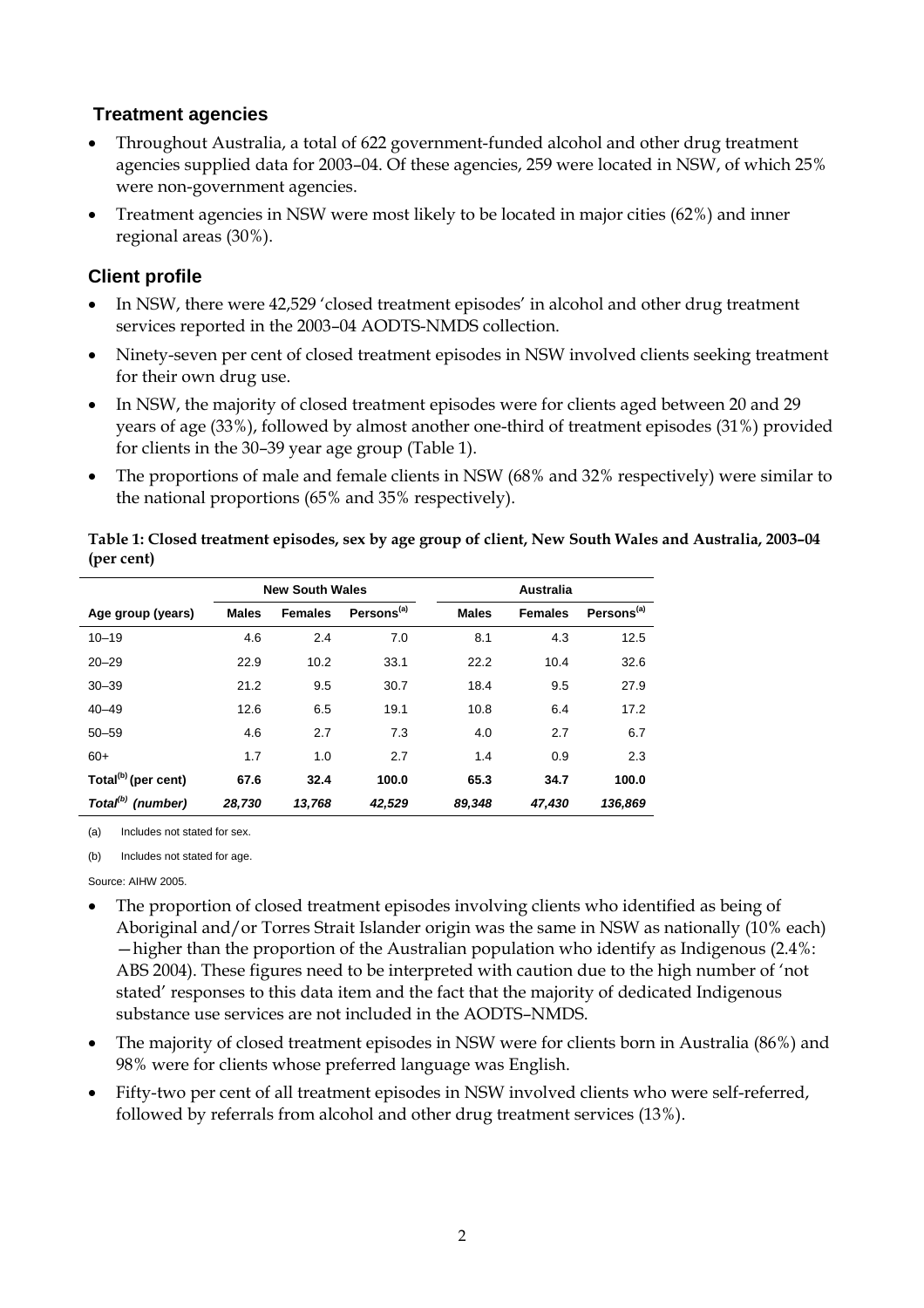# **Principal drug of concern**

The principal drug of concern refers to the main substance that the client states led him or her to seek treatment from the alcohol and other drug treatment agency. This section of the briefing reports only on the 41,426 episodes where clients were seeking treatment for their own substance use.

• In NSW, alcohol (41%) and heroin (21%) were the most common principal drugs of concern in closed treatment episodes, followed by cannabis (16%). Nationally, alcohol and cannabis were the most common principal drugs of concern (38% and 22% respectively), followed by heroin (18%).

# *Client profile and principal drug of concern*

- Alcohol was the drug most commonly recorded in closed treatment episodes for both sexes in NSW (43% of males and 38% of females), followed by heroin (21% for both males and females) (Figure 1). The proportion of males and females nominating either alcohol or heroin as their principal drug of concern were higher in NSW than nationally.
- For closed treatment episodes in NSW there was a lower proportion of male clients reporting cannabis as the principal drug of concern, than at the national level (17% males in NSW and 23% males nationally). This was also true for female clients (15% and 19% respectively).



Note: Excludes treatment episodes for clients seeking treatment for the drug use of others. *Source*: AIHW 2005.

#### **Figure 1: Closed treatment episodes, selected principal drug of concern by sex of client, New South Wales and Australia, 2003–04**

- In NSW, the principal drug of concern varied by age. For clients in older age groups, alcohol was the most common principal drug in closed treatment episodes: highest for clients aged 60 years and over (86%) (Table 2). Similarly, at the national level, alcohol was the most common principal drug for clients aged 60 years plus (82%).
- The principal drug of concern to clients aged 20–29 years in NSW was heroin (31%), at a rate higher than the national figure for this age group (26%) (Table 2). Nationally, cannabis was the most common principal drug of concern for this age group (27%).
- In treatment episodes involving clients aged between 10 and 19 years in NSW, cannabis was the most common principal drug of concern (45%). Nationally, nearly half (49%) of closed treatment episodes in this age group involved cannabis as the principal drug of concern.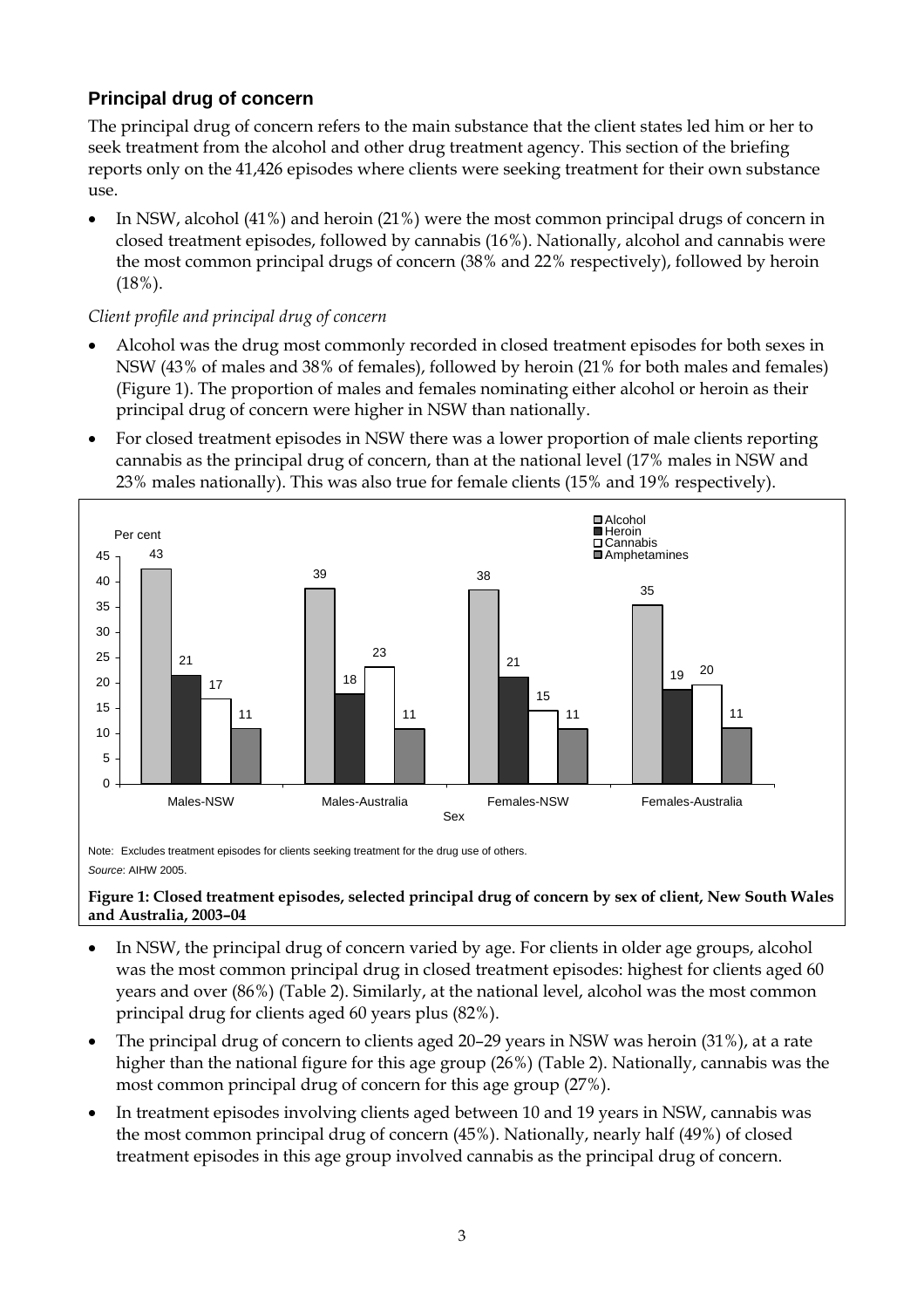• In the ACT, the proportion of treatment episodes involving Aboriginal and Torres Strait Islander people reporting alcohol as their principal drug of concern were similar to other Australian clients (21% and 22% of treatment episodes respectively). Nationally, treatment episodes for Aboriginal and Torres Strait Islander clients were more likely to involve alcohol as the principal drug of concern (46%) than those for other Australian clients (37%).

|                                 | <b>New South Wales</b> |           |           |           |           |       | <b>Total (Australia)</b> |          |               |
|---------------------------------|------------------------|-----------|-----------|-----------|-----------|-------|--------------------------|----------|---------------|
| <b>Principal drug</b>           | $10 - 19$              | $20 - 29$ | $30 - 39$ | $40 - 49$ | $50 - 59$ | $60+$ | Total <sup>(b)</sup>     | Per cent | <b>Number</b> |
| Alcohol                         | 20.0                   | 23.3      | 41.2      | 61.4      | 79.6      | 86.4  | 41.2                     | 37.5     | 48,500        |
| Amphetamines                    | 12.6                   | 15.5      | 12.5      | 4.7       | 0.7       | 0.1   | 10.9                     | 11.0     | 14,208        |
| <b>Benzodiazepines</b>          | 0.7                    | 1.9       | 3.0       | 3.3       | 2.8       | 3.2   | 2.5                      | 2.1      | 2,711         |
| Cannabis                        | 44.9                   | 22.2      | 12.7      | 7.0       | 2.7       | 0.5   | 16.1                     | 22.0     | 28,427        |
| Cocaine                         | 0.2                    | 0.6       | 0.4       | 0.2       | 0.1       | 0.0   | 0.4                      | 0.2      | 272           |
| Ecstasy                         | 0.8                    | 0.5       | 0.2       | 0.1       | 0.1       | 0.0   | 0.3                      | 0.4      | 508           |
| Heroin                          | 16.1                   | 30.6      | 22.1      | 14.4      | 4.7       | 0.5   | 21.4                     | 18.0     | 23,326        |
| Methadone                       | 0.4                    | 2.5       | 3.2       | 2.6       | 1.6       | 0.2   | 2.5                      | 1.9      | 2,404         |
| Nicotine                        | 1.6                    | 0.5       | 0.9       | 1.8       | 3.7       | 6.3   | 1.3                      | 1.5      | 2,001         |
| All other drugs <sup>(c)</sup>  | 1.4                    | 1.3       | 2.2       | 3.1       | 2.5       | 2.0   | 2.0                      | 4.9      | 6,342         |
| Total <sup>(d)</sup> (per cent) | 100.0                  | 100.0     | 100.0     | 100.0     | 100.0     | 100.0 | 100.0                    | 100.0    |               |
| Total <sup>(d)</sup> (number)   | 2,907                  | 13,999    | 12,850    | 7,826     | 2,795     | 1,025 | 41,426                   |          | 129,331       |

**Table 2: Closed treatment episodes, principal drug of concern by age group of client, New South Wales and Australia, 2003–04(a) (per cent)** 

(a) Excludes treatment episodes for clients seeking treatment for the drug use of others.

(b) Includes not stated for age.

(c) Includes balance of principal drugs of concern coded according to Australian Standard Classification of Drugs of Concern.

(d) Includes not stated for principal drug of concern.

*Source*: AIHW 2005.

• In NSW, the proportion of treatment episodes involving Aboriginal and Torres Strait Islander people reporting alcohol as their principal drug of concern was similar to other Australian clients (42% and 41% of treatment episodes respectively). Nationally, treatment episodes for Aboriginal and Torres Strait Islander clients were more likely to involve alcohol as the principal drug of concern (46%) than those for other Australian clients (37%).

#### *Geographic location and principal drug of concern*

• Across all areas in NSW, alcohol was the most commonly reported principal drug of concern (39% of treatment episodes in major cities, 45% in inner regional and 60% in outer regional areas). Heroin was the second most common drug in major cities (25%), while cannabis was the next most common in inner and outer regional areas (21% and 19% respectively).

#### *Injecting drug use*

• Forty-four per cent of treatment episodes in NSW involved clients who reported never having injected drugs. Of the 32% who reported they were 'current injectors', 45% were aged between 20 and 29 years. Care should be taken when interpreting data for 'injecting drug use' due to the high 'not stated' response for this item (10% not stated response for New South Wales and 13% nationally).

# **Treatment programs**

'Main treatment type' is the main treatment activity determined at assessment by the treatment agency for the client's principal alcohol and/or other drug problem. This section outlines these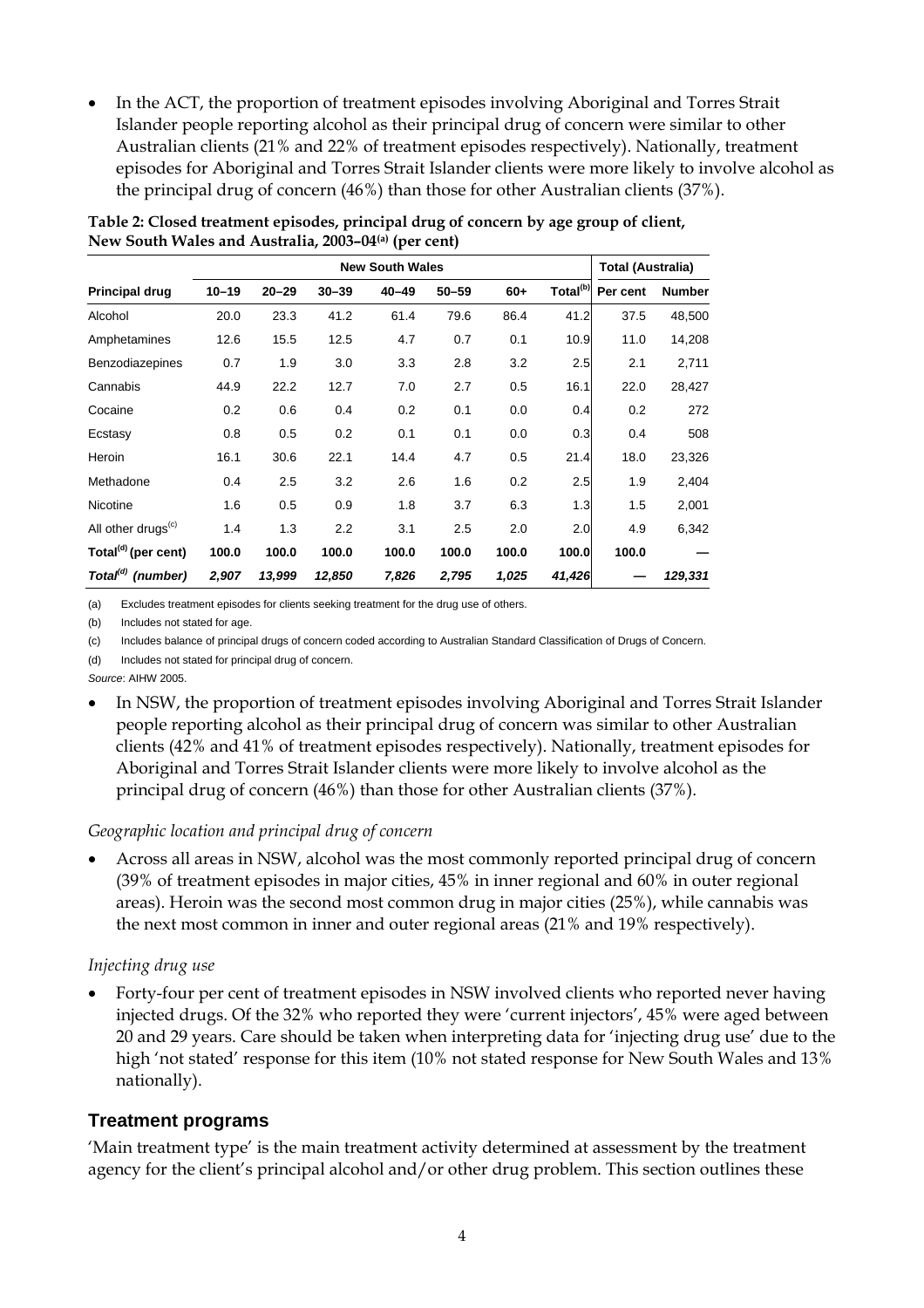treatments types and programs. Data presented in this section relate to clients seeking treatment for their own or someone else's alcohol or drug use.

• Of all closed treatment episodes in NSW, counselling was the most common form of main treatment provided (29%), followed by withdrawal management (detoxification) (23%) and assessment only (22%) (Table 3). Nationally, counselling was also the most common form of main treatment provided (38%), followed by withdrawal management (detoxification) (18%) and assessment only (15%).

#### *Client profile and treatment programs*

• Closed treatment episodes for female clients in NSW were more likely to involve counselling as the main treatment (34%) than treatment episodes for male clients (27%). This was also the case nationally (43% and 35% respectively).

#### **Table 3: Closed treatment episodes, main treatment type by sex of client, New South Wales and Australia, 2003–04 (per cent)**

|                                           |        | <b>New South Wales</b> |                        | <b>Australia</b> |                |                        |
|-------------------------------------------|--------|------------------------|------------------------|------------------|----------------|------------------------|
| <b>Main treatment type</b>                | Males  | <b>Females</b>         | Persons <sup>(a)</sup> | <b>Males</b>     | <b>Females</b> | Persons <sup>(a)</sup> |
| Withdrawal management<br>(detoxification) | 23.9   | 21.8                   | 23.3                   | 18.5             | 18.1           | 18.4                   |
| Counselling                               | 26.5   | 34.1                   | 28.9                   | 34.7             | 43.2           | 37.6                   |
| Rehabilitation                            | 10.8   | 8.5                    | 10.0                   | 9.2              | 7.4            | 8.6                    |
| Support & case management only            | 8.5    | 7.9                    | 8.3                    | 8.0              | 9.1            | 8.4                    |
| Information and education only            | 1.8    | 2.3                    | 2.0                    | 8.4              | 6.2            | 7.6                    |
| Assessment only                           | 23.8   | 19.3                   | 22.3                   | 17.2             | 10.6           | 14.9                   |
| Other <sup>(b)</sup>                      | 4.6    | 6.2                    | 5.1                    | 4.0              | 5.3            | 18.4                   |
| Total (per cent)                          | 100.0  | 100.0                  | 100.0                  | 100.0            | 100.0          | 100.0                  |
| Total (number)                            | 28,730 | 13,768                 | 42,529                 | 89,348           | 47,430         | 136,869                |

(a) Includes not stated for sex.

(b) 'Other' includes 165 treatment episodes in NSW and 2,953 treatment episodes nationally where the main treatment type was reported as pharmacotherapy. This represents a small proportion of pharmacotherapy treatment in Australia as agencies whose sole activity is to prescribe and/or dose for methadone or other opioid maintenance pharmacotherapies are currently excluded from the AODTS–NMDS.

*Source*: AIHW 2005.

In NSW, the main treatment type did not vary much with age. Counselling was the most common treatment type, ranging from 26% for clients aged 20–29 years to 38% for clients aged 60 years or more. Assessment only was the second most common treatment type for clients aged 10–19 years and 20–29 (27% and 25% respectively) whereas withdrawal management (detoxification) was the second most common treatment type for all other age groups.

# *Principal drug of concern and treatment programs*

The following points relate only to closed treatment episodes where the client was seeking treatment for their own drug use.

- In NSW, the main treatment type varied depending on the principal drug of concern the client sought treatment for. Where alcohol or cannabis were the principal drug of concern, counselling accounted for the highest proportion of main treatment types (35% and 33% respectively), followed by withdrawal management (detoxification) (24%) where alcohol was the principal drug, and assessment only (25%) where cannabis was the principal drug (Figure 2).
- Where heroin was the principal drug of concern, the most common treatment type was withdrawal management (detoxification) (34%), followed by assessment only (23%).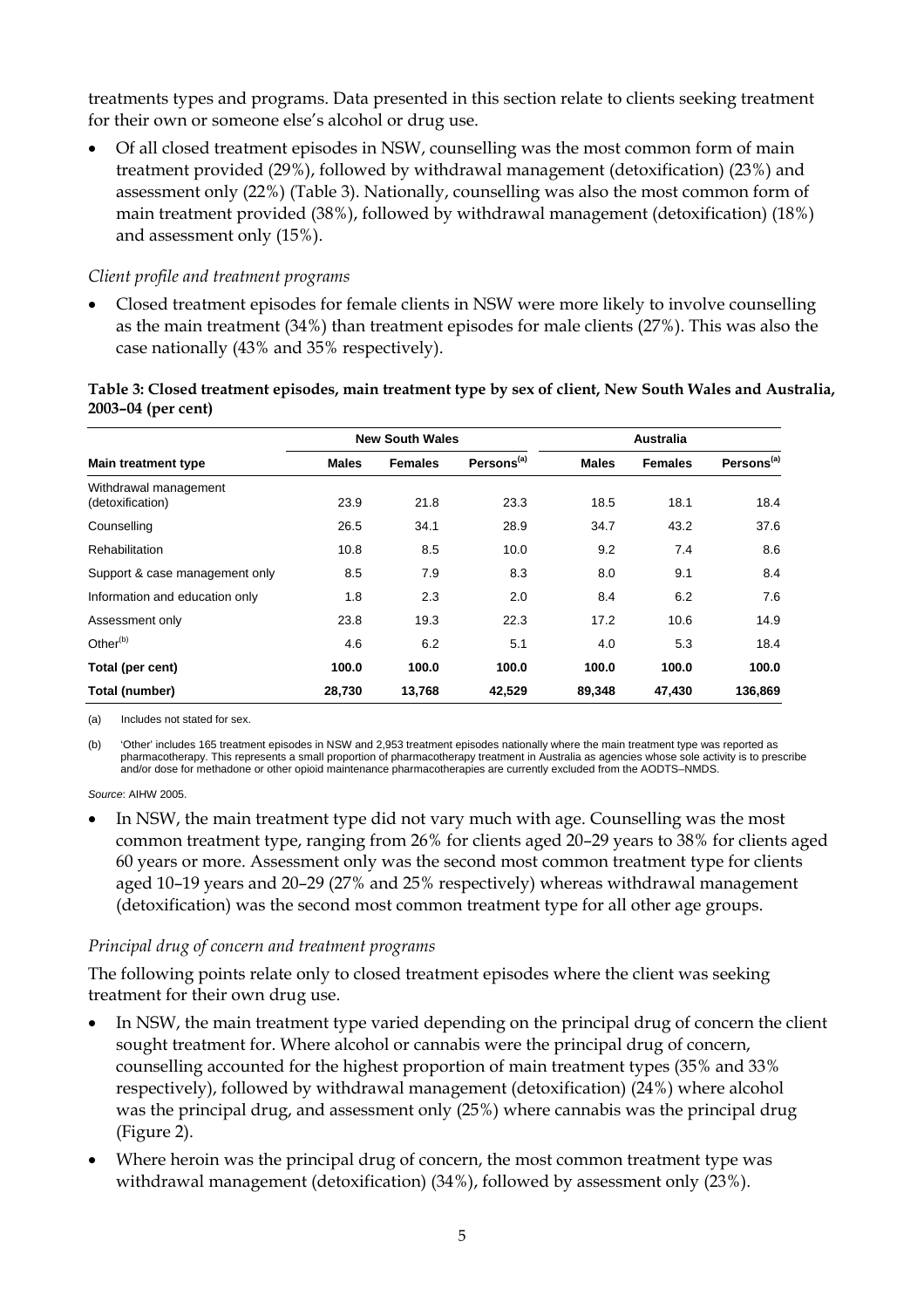Where heroin was the principal drug of concern, the most common main treatment type was counselling (52%), followed by withdrawal management (detoxification) (44%). This was also the case when amphetamines were the principal drug of concern (46% and 38% respectively).



#### *Source:* AIHW 2005.

#### **Figure 2: Closed treatment episodes, selected main treatment type by selected principal drug of concern, New South Wales, 2003–04**

In NSW, the median number of days for a treatment episode was 10. The highest median number of treatment days within a treatment episode occurred when the principal drug of concern was ecstasy (29), cocaine (19) or cannabis (16). The main treatment type with the highest median number of treatment days per episode was support and case management (72), followed by counselling (48).

#### *Geographic location and treatment programs*

• In NSW, withdrawal management (detoxification) was the most commonly reported main treatment type (28%) in major cities, followed by counselling (27%). Assessment only and counselling were the most commonly reported main treatment types in inner regional areas (32% each). Counselling was the most commonly reported main treatment type in outer regional areas (57%), followed by assessment only (25%).

#### *Treatment delivery setting and treatment programs*

- Two-thirds (66%) of all closed treatment episodes in NSW occurred at a non-residential treatment facility, and a further 30% in a residential facility. Nationally, 68% of all episodes occurred at a non-residential treatment facility, and a further 20% in a residential facility.
- In NSW, the highest median number of treatment days for a treatment episode occurred where the treatment delivery was in an outreach setting (29 days).

#### *Ceasing treatment and treatment programs*

In NSW, the most common reason for the cessation of a client's treatment was that the treatment had been completed (51%), followed by clients ceasing to participate without notice (17%) or clients transferring to another service provider (14%).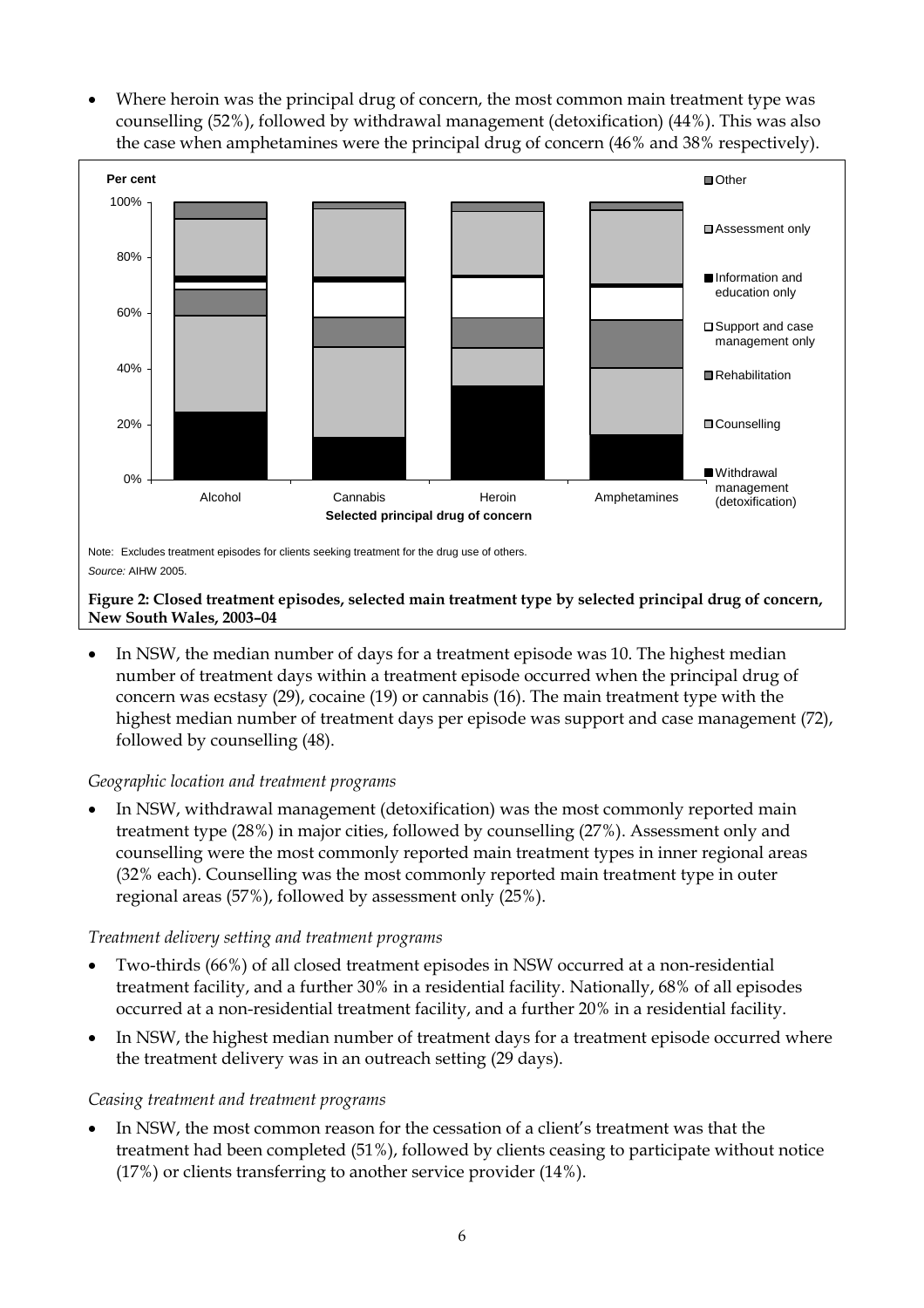- In NSW, withdrawal management (detoxification) and counselling accounted for the majority of closed treatment episodes where the treatment was completed (29% each) (Figure 3).
- Of closed treatment episodes that ended because the client transferred to a different service provider, 46% were for assessment only and 17% were for counselling.
- Forty-nine per cent of closed treatment episodes that ended because the client ceased to participate without notice were for counselling and 15% for withdrawal management (detoxification).



# **Special theme—Amphetamines**

This special theme section focuses on treatment episodes where amphetamines were the principal drug of concern for a client. This theme was selected on the basis of feedback received from treatment agencies via the 2004 Survey of Treatment Agencies.

In NSW, amphetamines were the principal drug of concern in 11% of treatment episodes, the same proportion of episodes nationally. Of 4,530 closed treatment episodes in NSW where amphetamines were the principal drug of concern:

- clients were more likely to be male than female—69% of treatment episodes related to male clients and 31% to female clients—the same as the pattern for all other principal drugs of concern (69% male, 31% female);
- a higher proportion of episodes involved people in the 20–29 and 30–39 year age groups (48% and 35% respectively) compared with episodes for all other principal drugs of concern (32% of episodes for 20–29 year olds and 30% for 30–39 years);
- injecting as a method of use accounted for 78% of closed treatment episodes within this group, followed by ingesting (10%), sniffing (5%) and smoking (4%), for all other drugs of concern the most common method of use was ingesting (54%), followed by injecting (24%) and smoking  $(21\%)$ ;
- self referring to treatment was the most common source of referral, at a proportion similar to that for clients who nominated a principal drug other than amphetamines (54% and 52%, respectively);